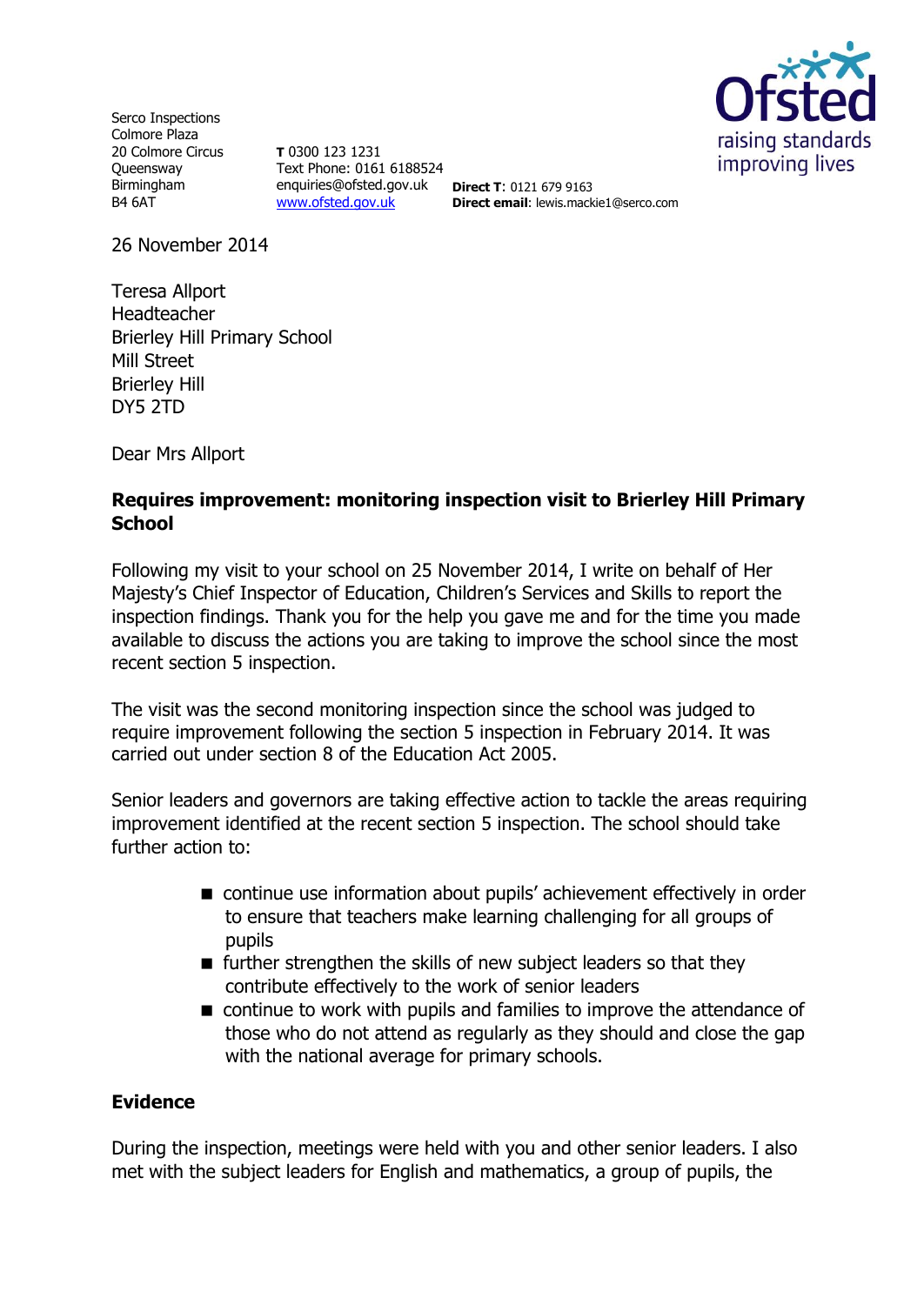

Chair of the Governing Body and a representative from the local authority. A range of documentation was reviewed including feedback to staff following lesson observations and reviews of pupils' work, and the latest information about pupils' achievement. You joined me on brief visits to classrooms to review pupils' learning and talk to pupils about their work. The school improvement plan was evaluated.

# **Context**

There have been no significant changes since the previous monitoring inspection.

# **Main findings**

You and other senior leaders, including governors, have rapidly responded to the issues raised in the previous monitoring inspection. A considerable amount of work has been done in a short space of time. You have taken swift steps to ensure that the school improvement plan contains measurable, time-specific success criteria related to the progress and attainment of different groups of pupils. This is helping all leaders, including governors, to check the impact of actions taken within the timescale set and to have an accurate picture of the school's performance.

The revised tracking system is a positive step. You are now able to identify the progress over time of different groups of pupils more easily. You are beginning to use this information effectively in order to ensure that teachers make learning challenging for all groups of pupils. Your written feedback to teachers about their work shows that you are starting to identify precise actions that teachers should take to accelerate the progress of different ability groups. As a result teachers are clear about what is expected of them and how they are held accountable for pupils' achievement.

You have introduced a programme of coaching and professional learning so that all teachers can learn from the best practice in the school. Your records show that teaching has continued to improve since the previous monitoring inspection. This is confirmed by your latest assessment information which shows that more pupils are working at the standards expected for their age in reading, writing and mathematics. An increasing proportion of pupils are working at higher levels in reading, writing and mathematics. However, you recognise that there is more work to be done to further improve the impact of teaching on pupils' achievement in all classes.

New subject leaders for English and mathematics have started to use information about pupils' achievement to successfully lead improvements in their subjects. With support and guidance from local authority advisers they are strengthening their leadership skills and beginning to contribute effectively to the work of senior leaders. The learning environment has significantly improved since my previous monitoring visit. Pupils talk positively about this change. Their comments include, 'The display boards in our classrooms help us to learn. You can always find something on them